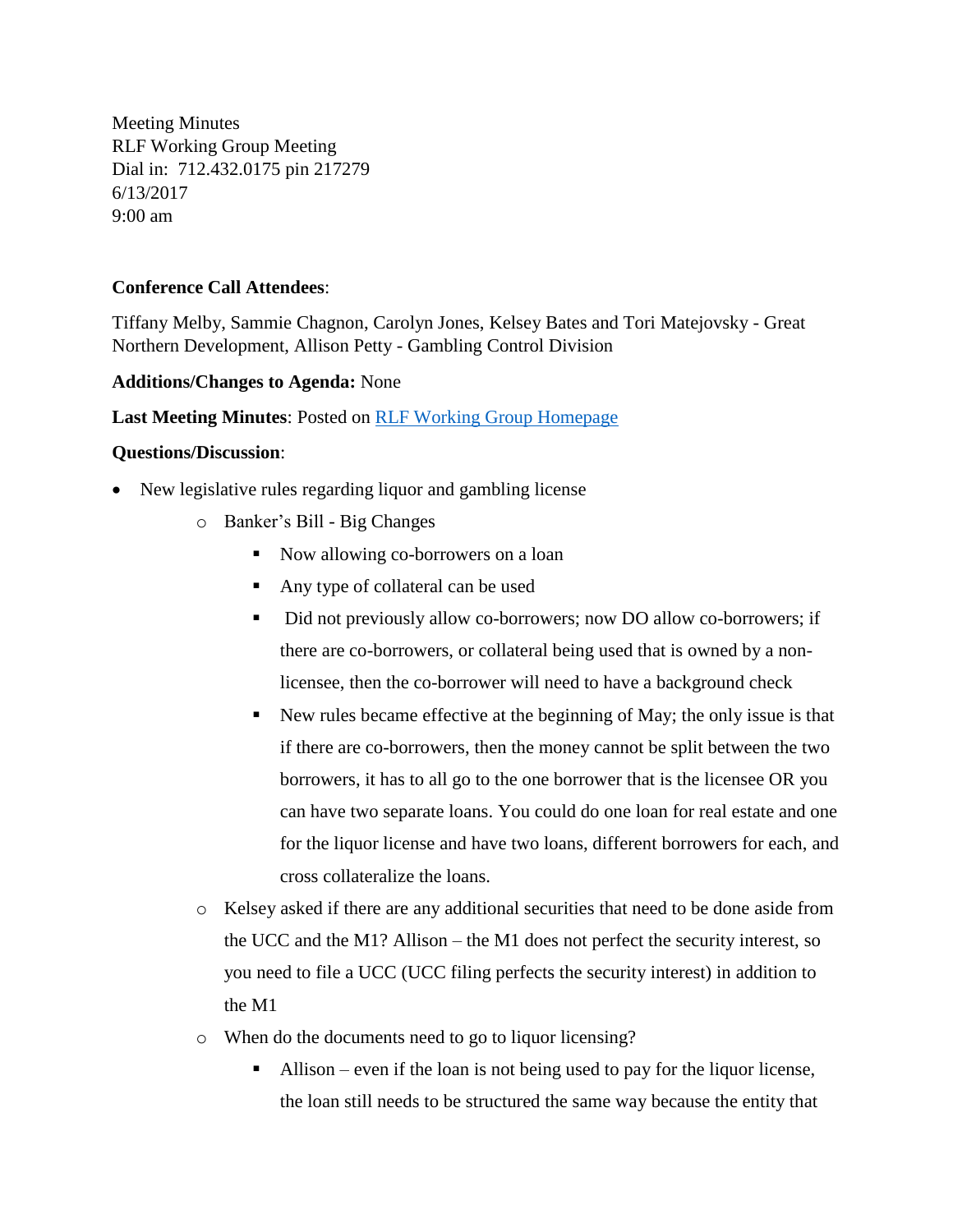owns the liquor license needs to disclose that information to the liquor and gambling division; the borrower/licensee must provide the loan documents for institutional loans within the year of getting the loan (usually by renewal time); non-institutional loans must be pre-approved. Institutional loans don't need to be preapproved, but it's a good idea to send draft docs to liquor and gambling so that they don't have a mess later on.

- Dept. of Justice and Gambling works very closely with the Department of Revenue; Dept. of Justice and Gambling does the auditing and financial reviews
- o When a borrower applies for a liquor license after they have received a loan, then the loan paperwork will still need to be acceptable to liquor and gambling, which may cause a need to modify original documents; with the new rules, it should be easier because collateral can be crossed and borrowers should already have been vetted. It may turn out that other borrowers just need to do a background check. If a background check comes back unsuitable, then there will probably be a need to change loan documents.
- o SB344 is the Bankers Bill; should be posted online
- o [Apetty2@mt.gov;](mailto:Apetty2@mt.gov) phone 444-2075
- What is the state of portfolios? Are others seeing poor performance/struggling loans?
	- $Kelsey$  portfolio is doing pretty good; day care and greenhouse that struggled, some deferments for retail businesses, possibly the decrease in oil is affecting the economy a little bit, but overall the portfolio is doing pretty well
	- **•** Tiffany seen it in retail and other businesses affected by discretionary income due to the agricultural industry being on a downslope; trying to help borrowers weather the storm but it's been challenging
- Carolyn is your approved RLF plan in the new format that EDA wants? Tiffany in the process of submitting a new application and will be putting the RLF workplan into the new format